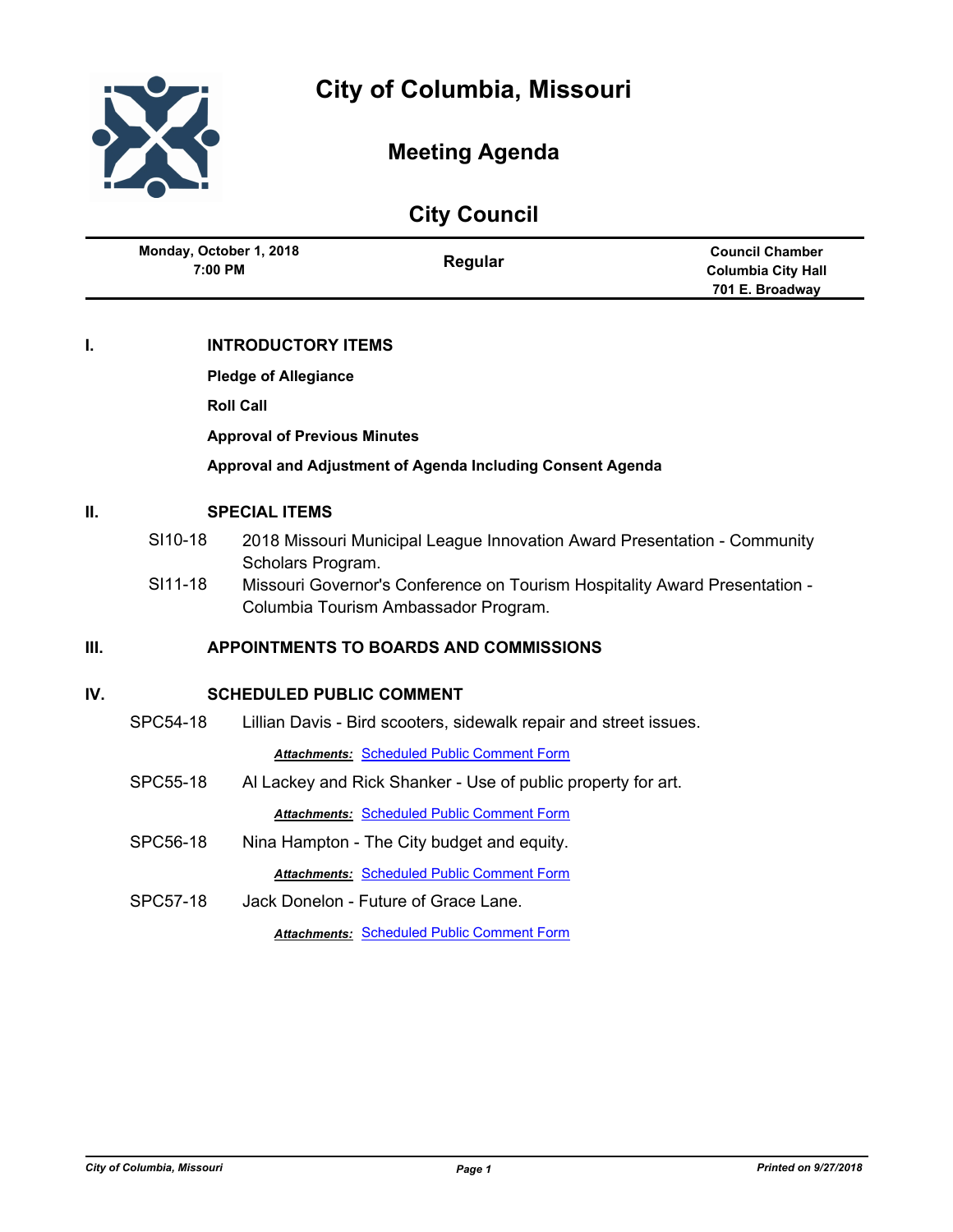#### **V. PUBLIC HEARINGS**

PH37-18 Consider the draft community oriented policing report.

**Recommended Action:** [No Action/Mayor Memo]

**Attachments: [Council Memo](http://gocolumbiamo.legistar.com/gateway.aspx?M=F&ID=665247a7-9ccc-4022-a999-7e20ec046382.docx)** 

[Draft Community Oriented Policing Report](http://gocolumbiamo.legistar.com/gateway.aspx?M=F&ID=a4a04592-35eb-4115-924a-96c3172725c6.pdf)

#### **VI. OLD BUSINESS**

B234-18 Authorizing an annexation agreement with JQB Construction, Inc. for property located on the east side of Highway 163 and south of the proposed Old Plank Road/Gans Road extension (Case No. 18-62).

Recommended Action: [2nd Read & Vote/Mayor Memo]

**Attachments: [Council Memo](http://gocolumbiamo.legistar.com/gateway.aspx?M=F&ID=9aa56020-67bd-4cf4-89c6-65c3d05a12bd.docx)** 

[Locator Maps](http://gocolumbiamo.legistar.com/gateway.aspx?M=F&ID=5f24ddbb-796d-4187-8062-c8e652d8694b.pdf)

**[Ordinance](http://gocolumbiamo.legistar.com/gateway.aspx?M=F&ID=e0917fd6-3f1a-44e1-a6ef-40fa8e8dbcf3.doc)** 

[Attachment A to Ordinance](http://gocolumbiamo.legistar.com/gateway.aspx?M=F&ID=03f26586-40fe-404c-a8dc-043de4bf0fac.pdf)

B235-18 Authorizing a connection agreement with Boone County Regional Sewer District for sewer connection of the proposed Clear Creek Subdivision located on Highway 163 to the City's wastewater collection and treatment system.

[2nd Read & Vote/Mayor Memo] *Recommended Action:*

**Attachments: [Council Memo](http://gocolumbiamo.legistar.com/gateway.aspx?M=F&ID=4627e128-a384-411a-8ed8-37500643ac55.docx)** 

**[Ordinance](http://gocolumbiamo.legistar.com/gateway.aspx?M=F&ID=4436220d-9801-46ae-81b9-a45acf9b432d.doc)** 

**[Attachment A to Ordinance](http://gocolumbiamo.legistar.com/gateway.aspx?M=F&ID=093f6db3-4cfd-4a8e-9009-7d75066415dd.pdf)** 

## **VII. CONSENT AGENDA**

B229-18 Voluntary annexation of property located on the north side of Mexico Gravel Road and east of Spring Cress Drive (5705 E. Mexico Gravel Road); establishing permanent R-1 (One-Family Dwelling District) zoning (Case No. 18-131).

Recommended Action: [2nd Read & Vote/Mayor Memo]

**Attachments: [Council Memo](http://gocolumbiamo.legistar.com/gateway.aspx?M=F&ID=0fc5afa7-1fa6-49c6-af6e-cc7f7b9159ee.docx)** [Staff Report to Planning and Zoning Commission](http://gocolumbiamo.legistar.com/gateway.aspx?M=F&ID=e0a7e683-15d2-459a-958f-7cb8f63a7550.docx) [Locator Maps](http://gocolumbiamo.legistar.com/gateway.aspx?M=F&ID=eab1211a-85d2-43fd-8be2-1a42b9c57211.pdf) [Combined City/County Zoning Graphic](http://gocolumbiamo.legistar.com/gateway.aspx?M=F&ID=96be4ca5-8562-4aa6-af20-b869b4b72992.jpg) [Excerpts of Minutes](http://gocolumbiamo.legistar.com/gateway.aspx?M=F&ID=06c307c5-0e1a-431b-8f5b-ee581dce673f.docx) [Public Correspondence](http://gocolumbiamo.legistar.com/gateway.aspx?M=F&ID=99868a11-cd93-43c7-836b-a02071974304.pdf) **[Ordinance](http://gocolumbiamo.legistar.com/gateway.aspx?M=F&ID=20047e30-d4a8-4a28-993c-079b4d2e00ad.doc)**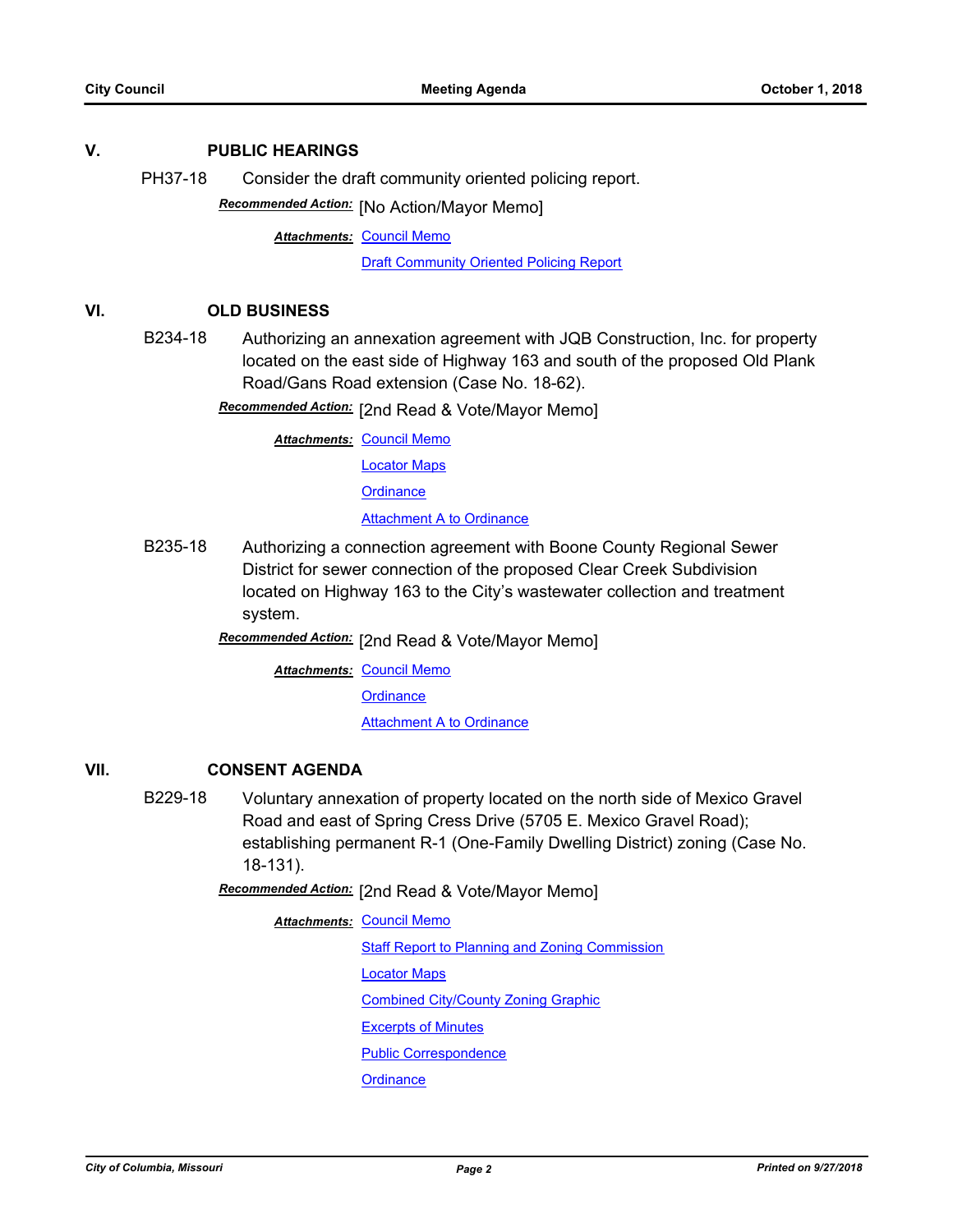B230-18 Voluntary annexation of property located on the northwest corner of the Scott Boulevard and Brushwood Lake Road intersection; establishing permanent M-N (Mixed-use Neighborhood District) zoning (Case No. 18-146).

## Recommended Action: [2nd Read & Vote/Mayor Memo]

**Attachments: [Council Memo](http://gocolumbiamo.legistar.com/gateway.aspx?M=F&ID=e0c0057e-dd4c-41a6-ac6a-9506b9edaa9d.docx)** 

- [Staff Report to Planning and Zoning Commission](http://gocolumbiamo.legistar.com/gateway.aspx?M=F&ID=89e79f5d-ef4b-4fbd-a287-b0cb930de81a.docx) [Locator Maps](http://gocolumbiamo.legistar.com/gateway.aspx?M=F&ID=eedf1406-12b2-48d5-b51b-27b99301a7b7.pdf) [Attachment to PZC Report-FEMA LOMR Cover Letter](http://gocolumbiamo.legistar.com/gateway.aspx?M=F&ID=e941ea93-db8e-429e-ab5b-554e9b9ff316.pdf) [Attachment to PZC Report-FEMA Letter of Map Revision](http://gocolumbiamo.legistar.com/gateway.aspx?M=F&ID=98506f2d-2eef-41e8-90e4-37b1d5ee7a26.pdf) [LOMR Graphic](http://gocolumbiamo.legistar.com/gateway.aspx?M=F&ID=cff1de7b-18f6-4b92-8ffe-5a30b80deb5b.pdf) [Excerpts from Minutes](http://gocolumbiamo.legistar.com/gateway.aspx?M=F&ID=8a6504e5-3518-4c34-856a-554884deb813.docx) **[Ordinance](http://gocolumbiamo.legistar.com/gateway.aspx?M=F&ID=b243bb9c-fba4-4ce9-b5c5-0bce430774d5.doc)**
- B231-18 Rezoning property located on the south side of I-70 Drive SE, approximately 2,000 feet east of St. Charles Road, from District A (Agriculture District) to District PD (Planned District); approving the statement of intent; approving the "Truman Solar" PD Plan; granting a design adjustment relating to landscaping and screening (Case No. 18-115).

Recommended Action: [2nd Read & Vote/Mayor Memo]

**Attachments: [Council Memo](http://gocolumbiamo.legistar.com/gateway.aspx?M=F&ID=f3804616-6d39-4ee3-864f-204e3120934c.docx)** [Staff Report to the Planning and Zoning Commission](http://gocolumbiamo.legistar.com/gateway.aspx?M=F&ID=3d605998-a821-4dc0-998c-d2546e6125b3.docx) [Locator Maps](http://gocolumbiamo.legistar.com/gateway.aspx?M=F&ID=ee083ea5-77c1-460e-ac24-57739e6774f1.pdf) [Attachment to PZC Report-Tree Preservation Plan](http://gocolumbiamo.legistar.com/gateway.aspx?M=F&ID=017eb080-260f-48aa-b8e3-fd2beccabc8b.pdf) [Attachment to PZC Report-Tree Preservation Appendix](http://gocolumbiamo.legistar.com/gateway.aspx?M=F&ID=89f8c932-dc1e-4d55-9167-636524df4722.pdf) [Attachment to PZC Report-Screening Justification](http://gocolumbiamo.legistar.com/gateway.aspx?M=F&ID=4fc3d789-eda3-4242-8f61-54092c9c7da8.pdf) [Public Correspondence](http://gocolumbiamo.legistar.com/gateway.aspx?M=F&ID=30408317-ea51-425e-989e-13e0910156a5.pdf) [Excerpts from Minutes](http://gocolumbiamo.legistar.com/gateway.aspx?M=F&ID=25763825-c83b-421c-a21a-99a437b3556d.docx) [PD Plan](http://gocolumbiamo.legistar.com/gateway.aspx?M=F&ID=c9835d61-c9aa-4c8b-82be-e473248bc95c.pdf) **[Ordinance](http://gocolumbiamo.legistar.com/gateway.aspx?M=F&ID=56647cbf-708a-4471-b4d4-95a32670e0c2.doc) [Exhibit A to Ordinance](http://gocolumbiamo.legistar.com/gateway.aspx?M=F&ID=e043cedf-fbdb-42fe-89cd-b1f407a3e66b.pdf)** [Exhibit B to Ordinance](http://gocolumbiamo.legistar.com/gateway.aspx?M=F&ID=466d410f-04bc-474b-98fe-a90dea461e76.pdf)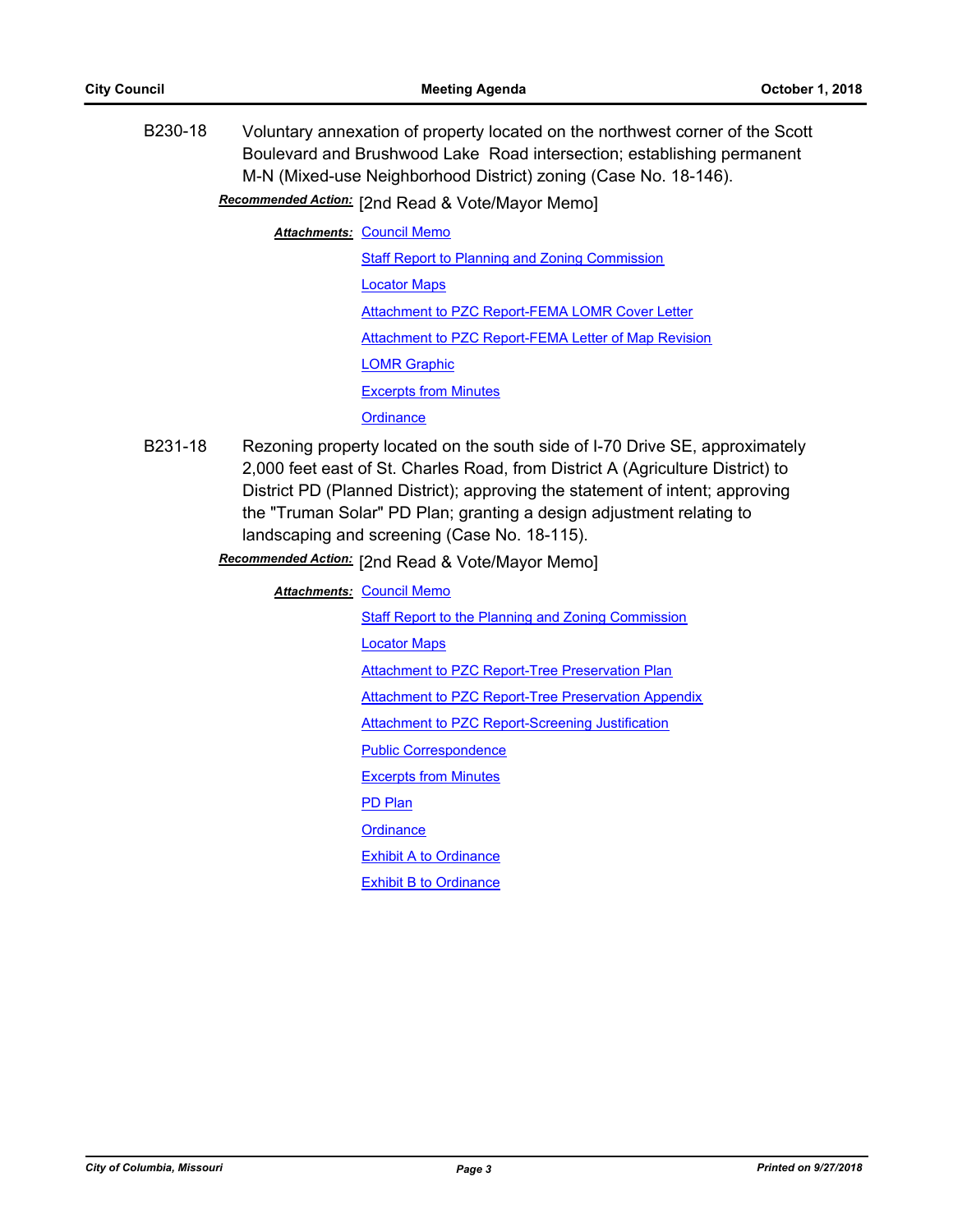B232-18 Approving the Final Plat of "The Crossing-EPC Plat 5" located on the southeast corner of the Grindstone Plaza Drive and Grindstone Parkway intersection; authorizing a performance contract (Case No. 18-163).

Recommended Action: [2nd Read & Vote/Mayor Memo]

**Attachments: [Council Memo](http://gocolumbiamo.legistar.com/gateway.aspx?M=F&ID=71e4cbd5-ff78-4e3f-b271-fbb3e4ede719.docx)** [Locator Maps](http://gocolumbiamo.legistar.com/gateway.aspx?M=F&ID=20ff4cfa-1c71-42f4-a3e5-e603c4d00ceb.pdf) [Final Plat](http://gocolumbiamo.legistar.com/gateway.aspx?M=F&ID=ee38dfae-255e-4d5e-b2b5-c1397c0f7dc2.pdf) **[Ordinance](http://gocolumbiamo.legistar.com/gateway.aspx?M=F&ID=46f565ea-4980-4ff2-bb49-fe67780b4a63.doc)** [Exhibit A to Ordinance](http://gocolumbiamo.legistar.com/gateway.aspx?M=F&ID=ae5ecb19-f4f5-40a4-ba77-b84bfcd7ad7b.pdf)

- B233-18 Authorizing annexation agreements with Dale L. and Joyce K. Rice, the Joel D. Haden Trust, the Estelle Jean Taylor Living Trust, the James W. Gerau Trust, and the Gerald E. Tveitnes and Mary Ann Tveitness Family Trust for properties located on Lake of the Woods Road and Mexico Gravel Road (Case No. 18-149).
	- Recommended Action: [2nd Read & Vote/Mayor Memo]

**Attachments: [Council Memo](http://gocolumbiamo.legistar.com/gateway.aspx?M=F&ID=0dfddcf3-5f42-45ce-b3b3-4329dff14d63.docx)** [Locator Maps](http://gocolumbiamo.legistar.com/gateway.aspx?M=F&ID=d9312397-1f38-4a00-9624-c55c41c17ea4.pdf) **[Ordinance](http://gocolumbiamo.legistar.com/gateway.aspx?M=F&ID=aa159d53-0f22-497d-8be0-4848da628b32.doc)** [Exhibit A to Ordinance](http://gocolumbiamo.legistar.com/gateway.aspx?M=F&ID=841b1ceb-c46f-4838-9f3d-5e9dec2abf92.pdf) **[Exhibit B to Ordinance](http://gocolumbiamo.legistar.com/gateway.aspx?M=F&ID=973847c1-d281-4f89-8ec5-815ebb3300c5.pdf)** [Exhibit C to Ordinance](http://gocolumbiamo.legistar.com/gateway.aspx?M=F&ID=379cb5ac-91a6-4254-90ac-1bcd2e64e7c4.pdf) [Exhibit D to Ordinance](http://gocolumbiamo.legistar.com/gateway.aspx?M=F&ID=1ae61de4-84bb-4c8f-be63-c18dcc75795e.pdf) [Exhibit E to Ordinance](http://gocolumbiamo.legistar.com/gateway.aspx?M=F&ID=ea7f028a-848f-4381-8ea2-4fc0a3d67bd6.pdf)

- B236-18 Authorizing construction of the Hirth Avenue storm water improvement project; authorizing the Purchasing Division to call for bids or issue a contract for the project.
	- Recommended Action: [2nd Read & Vote/Mayor Memo]

**Attachments: [Council Memo](http://gocolumbiamo.legistar.com/gateway.aspx?M=F&ID=85da85e8-0d02-45e7-be82-868c06be5b64.docx)** 

[Exhibit A to the Council Memo](http://gocolumbiamo.legistar.com/gateway.aspx?M=F&ID=e3a6f3f6-d2bb-41d6-9a6c-bcf342a1d58f.pdf)

[Exhibit B to the Council Memo](http://gocolumbiamo.legistar.com/gateway.aspx?M=F&ID=58fa9bcf-2f9f-4ce7-b35e-b538210160d8.pdf)

**[Ordinance](http://gocolumbiamo.legistar.com/gateway.aspx?M=F&ID=e9a2089d-b676-4707-be7e-1f6d2979ba17.doc)** 

B237-18 Authorizing an agreement with The Curators of the University of Missouri, on behalf of its Veterinary Medical Teaching Hospital, for emergency veterinary services.

[2nd Read & Vote/Mayor Memo] *Recommended Action:*

**Attachments: [Council Memo](http://gocolumbiamo.legistar.com/gateway.aspx?M=F&ID=ef432934-69f9-428d-b4f3-0f6f91bc2e8f.docx)** 

**[Ordinance](http://gocolumbiamo.legistar.com/gateway.aspx?M=F&ID=92d435f2-b3c9-4973-a7ae-ed090cccc6d6.doc)** 

**[Exhibit A to Ordinance](http://gocolumbiamo.legistar.com/gateway.aspx?M=F&ID=4205f30b-baf9-4283-a95e-72fc6810db9c.pdf)**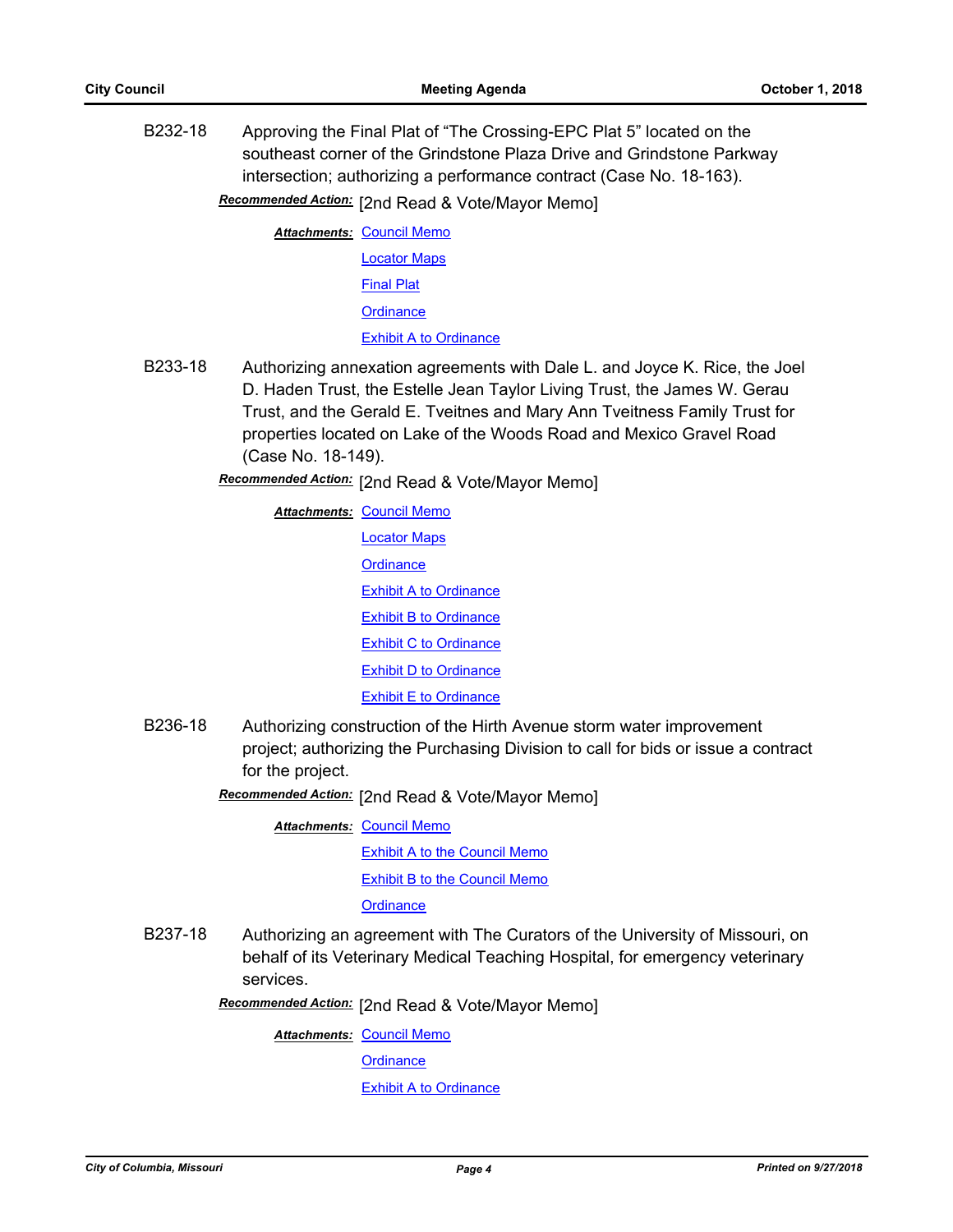B238-18 Authorizing an airport aid agreement with the Missouri Highways and Transportation Commission for completion of master plan and airport layout plan updates for the Columbia Regional Airport.

Recommended Action: [2nd Read & Vote/Mayor Memo]

**Attachments: [Council Memo](http://gocolumbiamo.legistar.com/gateway.aspx?M=F&ID=1281bd9d-bb0b-4c70-b9e7-1d0da16bc717.docx)** 

**[Ordinance](http://gocolumbiamo.legistar.com/gateway.aspx?M=F&ID=ca24ca41-4fac-4978-b7b4-1ef73263398c.doc)** 

[Exhibit A to Ordinance](http://gocolumbiamo.legistar.com/gateway.aspx?M=F&ID=df818cee-fe2e-4426-b023-9ace2637eabb.pdf)

R149-18 Setting a public hearing: proposed construction of a traffic calming device on Walnut Street between Melbourne Street and College Avenue.

**Recommended Action:** [Read & Vote/Mayor Memo]

**Attachments: [Council Memo](http://gocolumbiamo.legistar.com/gateway.aspx?M=F&ID=c99c03f5-bdf0-4ab5-baf4-9333158b7f66.docx)** [Diagram](http://gocolumbiamo.legistar.com/gateway.aspx?M=F&ID=1f538803-0689-4129-8f18-1d54ba68a17d.pdf) [IP Meeting Sign In Sheet](http://gocolumbiamo.legistar.com/gateway.aspx?M=F&ID=1e12bbe6-9916-44c4-9866-b45d26055511.pdf) **[Comment](http://gocolumbiamo.legistar.com/gateway.aspx?M=F&ID=3edb945b-d6e4-4075-85f8-52c4407a3545.pdf) [Resolution](http://gocolumbiamo.legistar.com/gateway.aspx?M=F&ID=bf1b6ab4-90eb-47c4-8a25-c29b271741e5.doc)** 

R150-18 Setting a public hearing: proposed construction of the Country Club sanitary sewer relocation project located generally east of Old 63 and north of Walnut Street.

**Recommended Action:** [Read & Vote/Mayor Memo]

**Attachments: [Council Memo](http://gocolumbiamo.legistar.com/gateway.aspx?M=F&ID=a8637ed8-93b9-415b-9c30-19f30e737c11.docx)** [Location Map](http://gocolumbiamo.legistar.com/gateway.aspx?M=F&ID=82420389-ea8c-4cad-bf21-6978436b3cb3.pdf)

[Diagram](http://gocolumbiamo.legistar.com/gateway.aspx?M=F&ID=84084c3c-ffbb-467c-b22b-ecfc65d68698.pdf)

**[Resolution](http://gocolumbiamo.legistar.com/gateway.aspx?M=F&ID=d6b0c661-a002-43de-bde4-d30b8d23e534.doc)** 

R151-18 Setting a public hearing: proposed construction of Phase 2 improvements to the digester complex at the Columbia Regional Wastewater Treatment Plant. **Recommended Action:** [Read & Vote/Mayor Memo]

**Attachments: [Council Memo](http://gocolumbiamo.legistar.com/gateway.aspx?M=F&ID=9ba911cf-51ce-4cd0-a7e0-934d5e86b338.docx)** 

[Location Map](http://gocolumbiamo.legistar.com/gateway.aspx?M=F&ID=158d0487-4e76-4891-9a44-adb5e74fceec.pdf)

[Diagram](http://gocolumbiamo.legistar.com/gateway.aspx?M=F&ID=52d685ad-a1d1-4548-962e-4d0d19fd24eb.pdf)

**[Resolution](http://gocolumbiamo.legistar.com/gateway.aspx?M=F&ID=ebe19556-288c-47ed-8fc2-473db27c9755.doc)** 

R152-18 Setting a public hearing: voluntary annexation of property located on the east side of Bearfield Road, approximately 1,400 feet north of Gans Road (Case No. 18-109).

**Recommended Action:** [Read & Vote/Mayor Memo]

**Attachments: [Council Memo](http://gocolumbiamo.legistar.com/gateway.aspx?M=F&ID=3c3d8c93-7447-45bb-88de-bb1964251a6e.docx)** 

[Locator Maps](http://gocolumbiamo.legistar.com/gateway.aspx?M=F&ID=48d98e6c-d6c5-4970-bc6d-b341ff8058ed.pdf)

[Surrounding Zoning Graphic](http://gocolumbiamo.legistar.com/gateway.aspx?M=F&ID=0d4f34f5-dc42-4a52-93b2-66b15d95055b.pdf)

**[Resolution](http://gocolumbiamo.legistar.com/gateway.aspx?M=F&ID=63dd7ce6-d997-42c0-94e5-af039211c25e.doc)**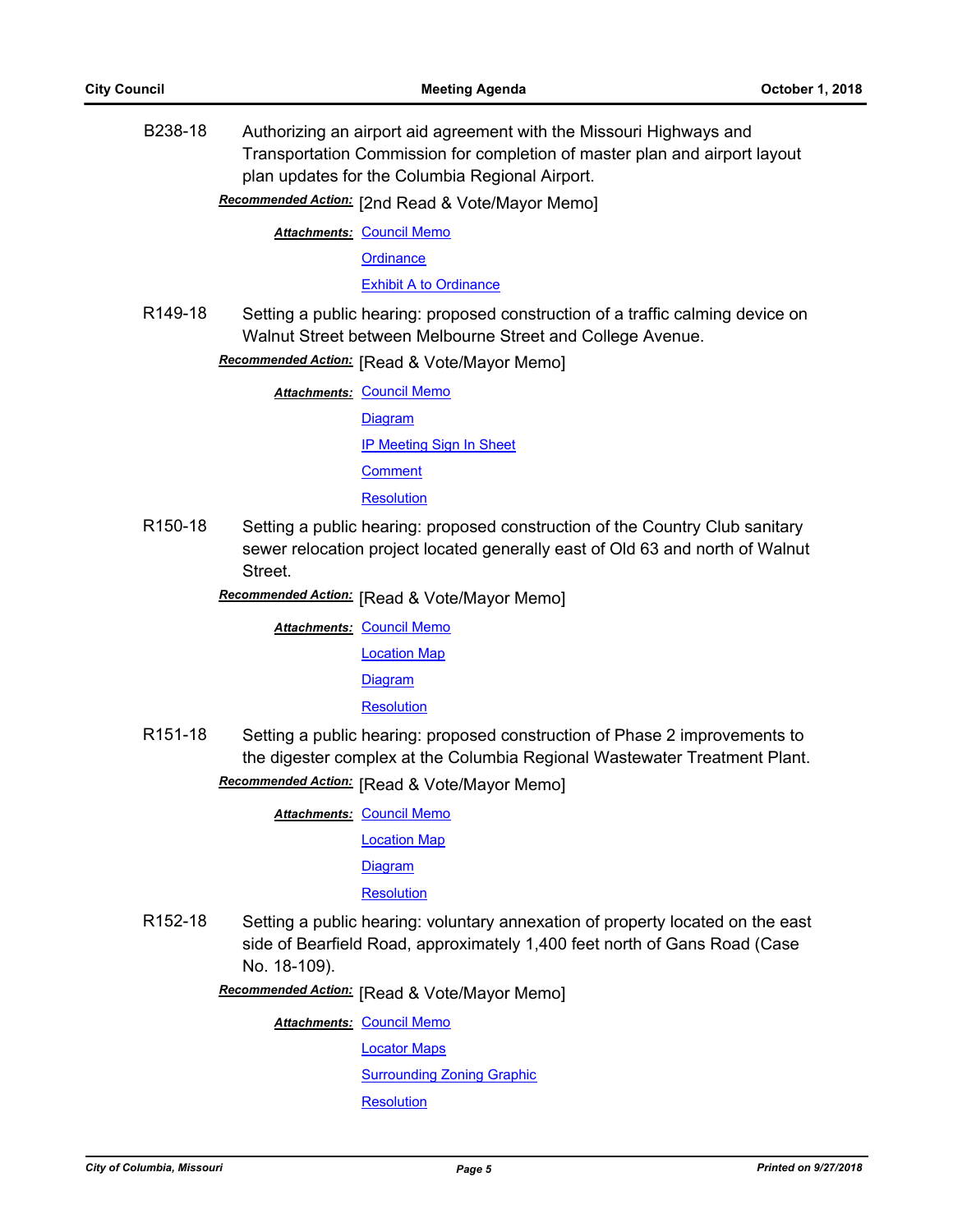R153-18 Authorizing the City Manager to apply to the Missouri Department of Transportation for federal 2018 Transportation Alternatives Program (TAP) funding for projects that aid in non-motorized transportation.

**Recommended Action:** [Read & Vote/Mayor Memo]

**Attachments: [Council Memo](http://gocolumbiamo.legistar.com/gateway.aspx?M=F&ID=01480942-c538-4006-9d09-4bee377bbdd3.docx)** [Location Map](http://gocolumbiamo.legistar.com/gateway.aspx?M=F&ID=f312bf9f-c209-4c68-8fa2-6ac611bf8aff.pdf)

[Concept Site Layout](http://gocolumbiamo.legistar.com/gateway.aspx?M=F&ID=9675b282-a1cd-4647-9ba2-4586c565a028.pdf)

**[Resolution](http://gocolumbiamo.legistar.com/gateway.aspx?M=F&ID=c0c3a54a-bed0-42c7-bcfa-3bb37d4400fd.doc)** 

R154-18 Authorizing Amendment No. 2 to the agreement for professional engineering services with Bartlett & West, Inc. relating to the Nifong Boulevard/Sinclair Road and the Vawter School Road/Old Mill Creek Road intersections improvement project.

**Recommended Action:** [Read & Vote/Mayor Memo]

**Attachments: [Council Memo](http://gocolumbiamo.legistar.com/gateway.aspx?M=F&ID=4aed6b16-403c-42e4-b72e-3bb321abbd4a.docx)** 

**[Resolution](http://gocolumbiamo.legistar.com/gateway.aspx?M=F&ID=f99923c7-49b0-41c6-a715-83c7c10d5735.doc)** 

[Exhibit A to Resolution](http://gocolumbiamo.legistar.com/gateway.aspx?M=F&ID=a53cab18-0e44-4ef1-88c9-a03202a011d2.pdf)

R155-18 Approving the I-70 Loop Corridor Plan.

**Recommended Action:** [Read & Vote/Mayor Memo]

**Attachments: [Council Memo](http://gocolumbiamo.legistar.com/gateway.aspx?M=F&ID=2248dd0e-abe9-41d1-81c6-9bd2712588a8.docx)** 

[Staff Report to Planning and Zoning Commission](http://gocolumbiamo.legistar.com/gateway.aspx?M=F&ID=5f33cb55-c1fd-44d0-b3b5-f6cd1d42574e.docx)

[Locator Map](http://gocolumbiamo.legistar.com/gateway.aspx?M=F&ID=081a0928-059c-4447-89a5-b5a1d2dec2d8.pdf)

**[Resolution](http://gocolumbiamo.legistar.com/gateway.aspx?M=F&ID=038118c3-3879-494c-84bc-c7d7be2a3132.doc)** 

**[Exhibit A to Resolution](http://gocolumbiamo.legistar.com/gateway.aspx?M=F&ID=75589ec8-b9cb-430d-b4f3-438fae9de65c.pdf)** 

#### **VIII. NEW BUSINESS**

R156-18 Authorizing a cooperative agreement with Resident Arts for a mural project to be located on the tunnel wall along the MKT Trail under Elm Street.

**Recommended Action:** [Read & Vote/Mayor Memo]

**Attachments: [Council Memo](http://gocolumbiamo.legistar.com/gateway.aspx?M=F&ID=a15e2685-de94-4753-bddb-e4db5870bc0d.docx)** 

**[Resolution](http://gocolumbiamo.legistar.com/gateway.aspx?M=F&ID=cdfb127a-db90-46cc-a6df-a645f76065e1.doc)** 

**[Attachment A to Resolution](http://gocolumbiamo.legistar.com/gateway.aspx?M=F&ID=aa6a19ed-0a9f-4f19-be7e-e03b4887d8fd.pdf)**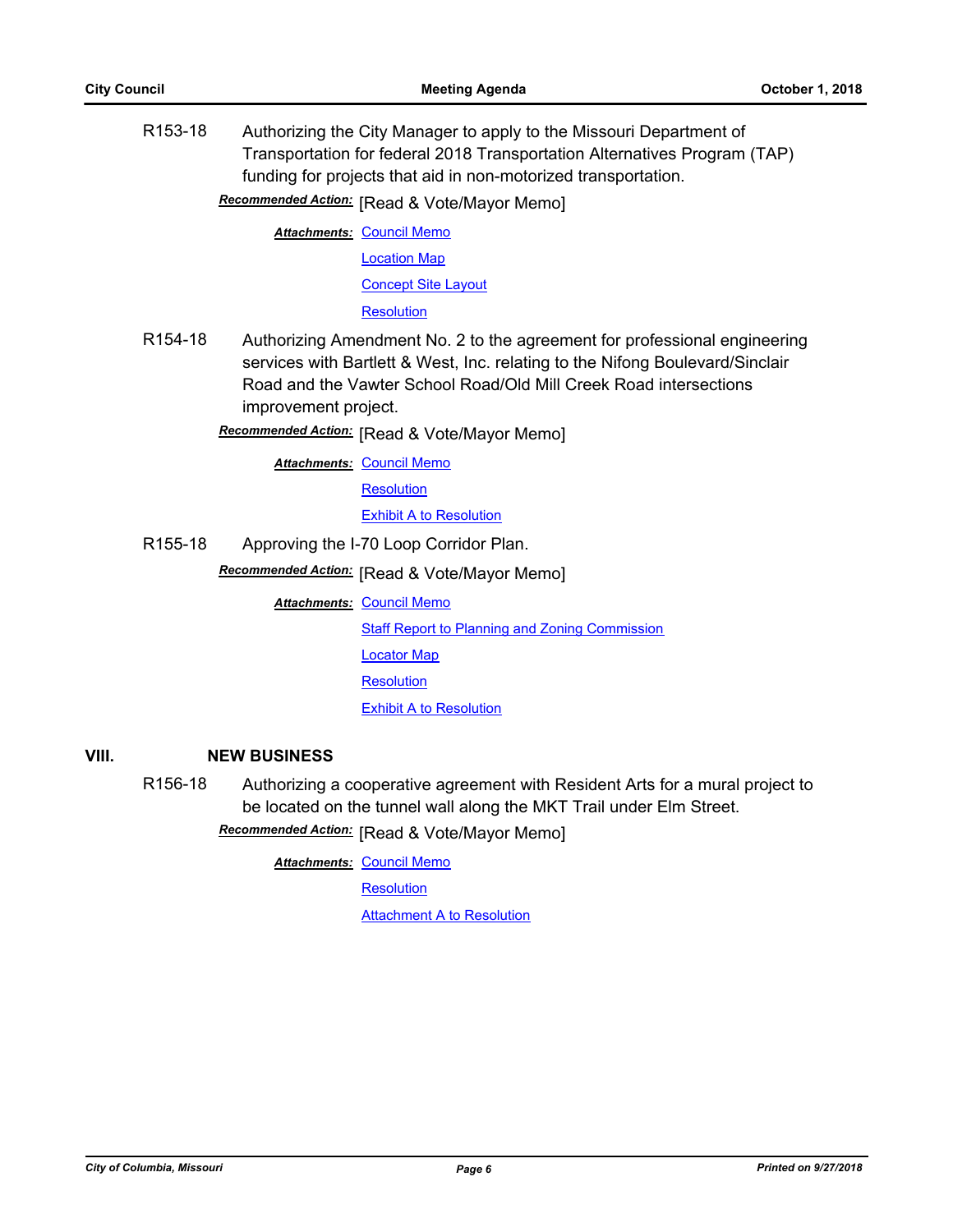R157-18 Designating the area bounded on the north by Rogers Street, on the east by Waugh Street, on the south by East Broadway, and on the west by Tenth Street as the central core of the North Village Arts District; authorizing an agreement with Berry Building, LLC for the installation of signage to identify the North Village Arts District.

**Recommended Action:** [Read & Vote/Mayor Memo]

**Attachments: [Council Memo](http://gocolumbiamo.legistar.com/gateway.aspx?M=F&ID=43e9dc2e-baff-4d2c-94e5-be0df480f457.docx)** 

**[Resolution](http://gocolumbiamo.legistar.com/gateway.aspx?M=F&ID=7b3b15cb-7432-493a-8081-4558866ff095.doc)** 

[Attachment A to Resolution](http://gocolumbiamo.legistar.com/gateway.aspx?M=F&ID=2d3abe44-bc62-4b27-b7dc-1e5b0664d46e.pdf)

## **IX. INTRODUCTION AND FIRST READING**

B239-18**\*\*** Rezoning forty-seven (47) parcels in the West Ash (and West Central Columbia Neighborhood) within an area bounded by West Broadway on the south, Glenwood Avenue on the east, McBaine Avenue on the west and West Sexton Road on the north with forty (40) of such parcels rezoned from R-2 (Two-Family Dwelling District) to R-1 (One-Family Dwelling District), six (6) parcels rezoned from R-MF (Multiple-Family Dwelling District) to R-1 (One-Family Dwelling District), and one (1) parcel rezoned from R-MF (Multiple-Family Dwelling District) to R-2 (Two-Family Dwelling District) (Case No. 18-160).

**Recommended Action:** [Intro & 1st Read/Mayor Memo]

#### **Attachments: [Council Memo](http://gocolumbiamo.legistar.com/gateway.aspx?M=F&ID=4c454e13-6c50-4ca0-8da4-02e81983b8df.docx)**

[Downzoning Parcel Locator Map](http://gocolumbiamo.legistar.com/gateway.aspx?M=F&ID=9e4dde2d-bc30-441c-b8a4-477b3bae5541.png)

**[Staff Report to Planning and Zoning Commission](http://gocolumbiamo.legistar.com/gateway.aspx?M=F&ID=d949a5b6-92fd-416e-9313-2606862e388e.docx)** 

[Locator Maps](http://gocolumbiamo.legistar.com/gateway.aspx?M=F&ID=a350ae9d-828d-4a14-805c-fc1b41c818e8.pdf)

[Attachment to PZC Report-Excerpt from Columbia Imagined Policy](http://gocolumbiamo.legistar.com/gateway.aspx?M=F&ID=7be256aa-3bb7-49d9-aff1-daed05fce5b2.pdf)

[Attachment to PZC Report-Excerpt from West-Central Columbia Plan](http://gocolumbiamo.legistar.com/gateway.aspx?M=F&ID=402bd777-d454-49be-956c-75dab67315db.pdf)

[Attachment to PZC Report-Fee Schedule Amendment](http://gocolumbiamo.legistar.com/gateway.aspx?M=F&ID=f17f8b83-63ec-4956-97a9-e4748e80cdcc.pdf)

[Attachment to PZC Report-Downzoning Policy Resolution](http://gocolumbiamo.legistar.com/gateway.aspx?M=F&ID=9a296f59-ca2a-462e-ae8c-5351124fc771.pdf)

[Excerpts from Minutes](http://gocolumbiamo.legistar.com/gateway.aspx?M=F&ID=5c8f14ba-4e71-489a-8933-aa644dc1731e.docx)

[Public Correspondance](http://gocolumbiamo.legistar.com/gateway.aspx?M=F&ID=c1ea9949-003f-4e05-8cc5-95462b975093.pdf)

**[Ordinance](http://gocolumbiamo.legistar.com/gateway.aspx?M=F&ID=0dbaac50-d48e-49d5-b4da-da3140f2dfc0.doc)**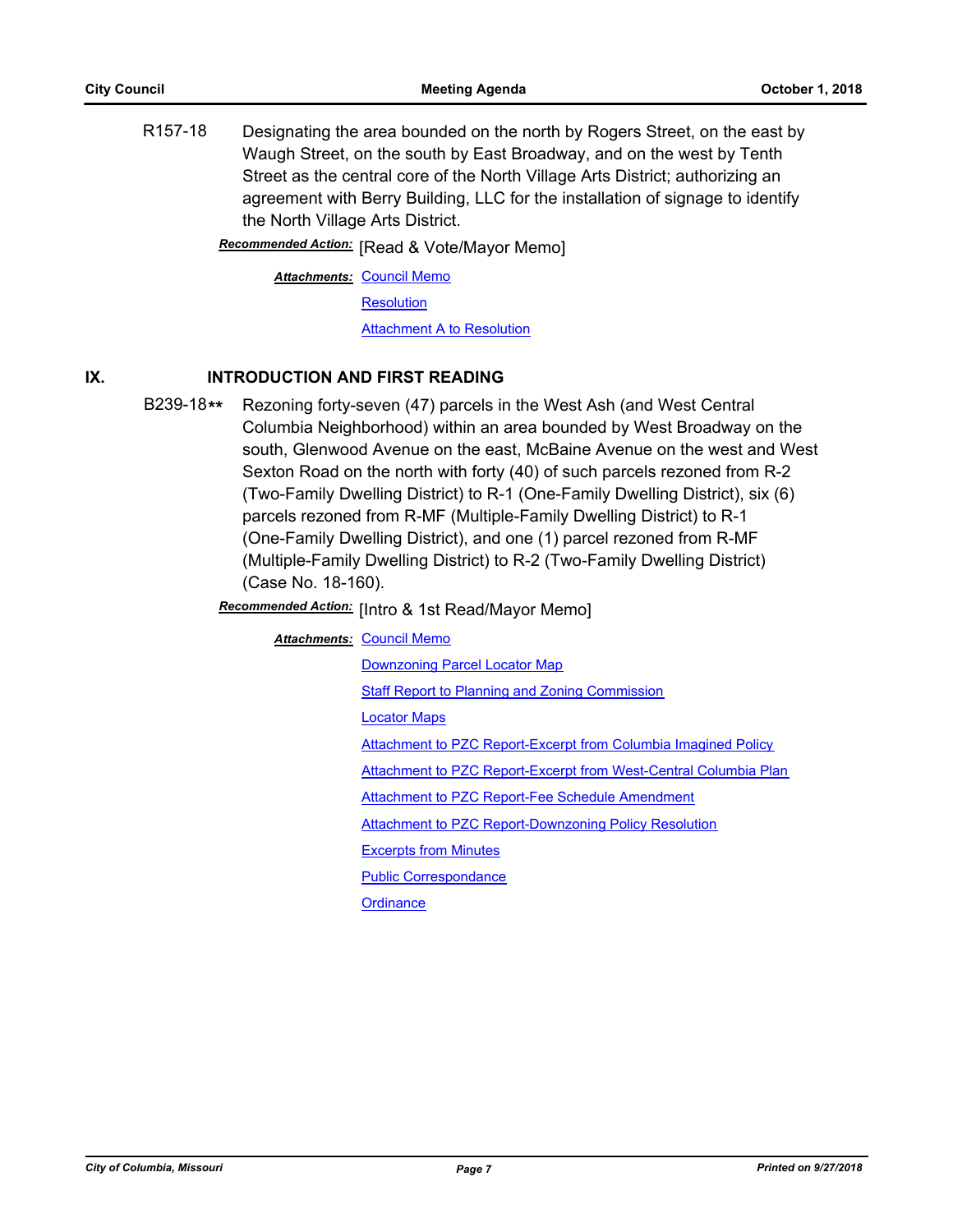B240-18**\*\*** Approving the "Discovery Park - Landmark Hospital" PD Plan located on the east side of Nocona Parkway and the west side of Ponderosa Street (Case No. 18-165).

Recommended Action: [Intro & 1st Read/Mayor Memo]

**Attachments: [Council Memo](http://gocolumbiamo.legistar.com/gateway.aspx?M=F&ID=252be273-e3c1-4e1b-8e24-b548ba15b8a5.docx)** 

[Staff Report to Planning and Zoning Commission](http://gocolumbiamo.legistar.com/gateway.aspx?M=F&ID=3d3bb121-5a4f-43f8-9812-ba419c409ca5.docx) [Locator Maps](http://gocolumbiamo.legistar.com/gateway.aspx?M=F&ID=2f412215-2527-4a58-a6ff-3e1d910d77ce.pdf) [Discovery Landmark - PD Plan](http://gocolumbiamo.legistar.com/gateway.aspx?M=F&ID=02028741-1cc2-4589-b59d-190d79dbf964.pdf) [Excerpts from Minutes](http://gocolumbiamo.legistar.com/gateway.aspx?M=F&ID=702b9817-a28b-4bbf-914a-889888d19619.docx) **[Ordinance](http://gocolumbiamo.legistar.com/gateway.aspx?M=F&ID=c9d10bc9-3e8c-4de9-8f76-09e8bf6b5596.doc)** 

B241-18**\*** Approving the Final Plat of "Discovery Park Subdivision Plat 5" located on the east side of Nocona Parkway and the west side of Ponderosa Street; authorizing a performance contract (Case No. 18-164).

**Recommended Action:** [Intro & 1st Read/Mayor Memo]

**Attachments: [Council Memo](http://gocolumbiamo.legistar.com/gateway.aspx?M=F&ID=bbb32224-53d1-40d9-ba8d-f1bec73a7ca4.docx)** 

[Locator Maps](http://gocolumbiamo.legistar.com/gateway.aspx?M=F&ID=32683246-146d-4f0c-8fd8-24bf38493bfa.pdf) [Final Plat](http://gocolumbiamo.legistar.com/gateway.aspx?M=F&ID=25dfa3d1-171a-4eef-a0fc-ce110cb69949.pdf) **[Ordinance](http://gocolumbiamo.legistar.com/gateway.aspx?M=F&ID=9257aafa-9fac-4a49-ace8-b8916f714fc2.doc)** [Exhibit A to Ordinance](http://gocolumbiamo.legistar.com/gateway.aspx?M=F&ID=cf799e44-5c94-4d52-90e3-9ea767f924a6.pdf)

B242-18**\*** Approving the Final Plat of "Hilltop Estates" located east of the terminus of Jenne Lane and north of US Highway 63; authorizing a performance contract (Case No. 18-92).

Recommended Action: [Intro & 1st Read/Mayor Memo]

**Attachments: [Council Memo](http://gocolumbiamo.legistar.com/gateway.aspx?M=F&ID=4f3994c8-6c2b-4c67-b60b-66859ecf9c96.docx)** [Locator Maps](http://gocolumbiamo.legistar.com/gateway.aspx?M=F&ID=c7f550a7-1670-4daf-b5c4-e8ba96e91dd6.pdf) [Final Plat](http://gocolumbiamo.legistar.com/gateway.aspx?M=F&ID=47676aee-3189-421b-9bb1-634898accef6.pdf) [Preliminary Plat](http://gocolumbiamo.legistar.com/gateway.aspx?M=F&ID=45f5fe84-fa93-43fa-a0c5-1687edc8ca2a.pdf)

**[Ordinance](http://gocolumbiamo.legistar.com/gateway.aspx?M=F&ID=fdacd924-c428-4d63-9d31-78ee2a5a89cc.doc)** 

**[Exhibit A to Ordinance](http://gocolumbiamo.legistar.com/gateway.aspx?M=F&ID=6f13f789-6d6a-4688-84b8-144e4c48779e.pdf)** 

B243-18**\*** Authorizing an agreement for professional engineering services with Weaver Consultants Group, LLC for the Columbia Sanitary Landfill lateral expansion permitting project.

Recommended Action: [Intro & 1st Read/Mayor Memo]

**Attachments: [Council Memo](http://gocolumbiamo.legistar.com/gateway.aspx?M=F&ID=2bcfc521-6ef8-47d0-a954-ff651bb27858.docx)** 

**[Ordinance](http://gocolumbiamo.legistar.com/gateway.aspx?M=F&ID=e7634c64-9c88-46a0-96fb-3dd9a9d1ba2d.doc)** 

**[Attachment A to Ordinance](http://gocolumbiamo.legistar.com/gateway.aspx?M=F&ID=c7eca884-39b3-472f-9767-d0b11f8aac4d.pdf)**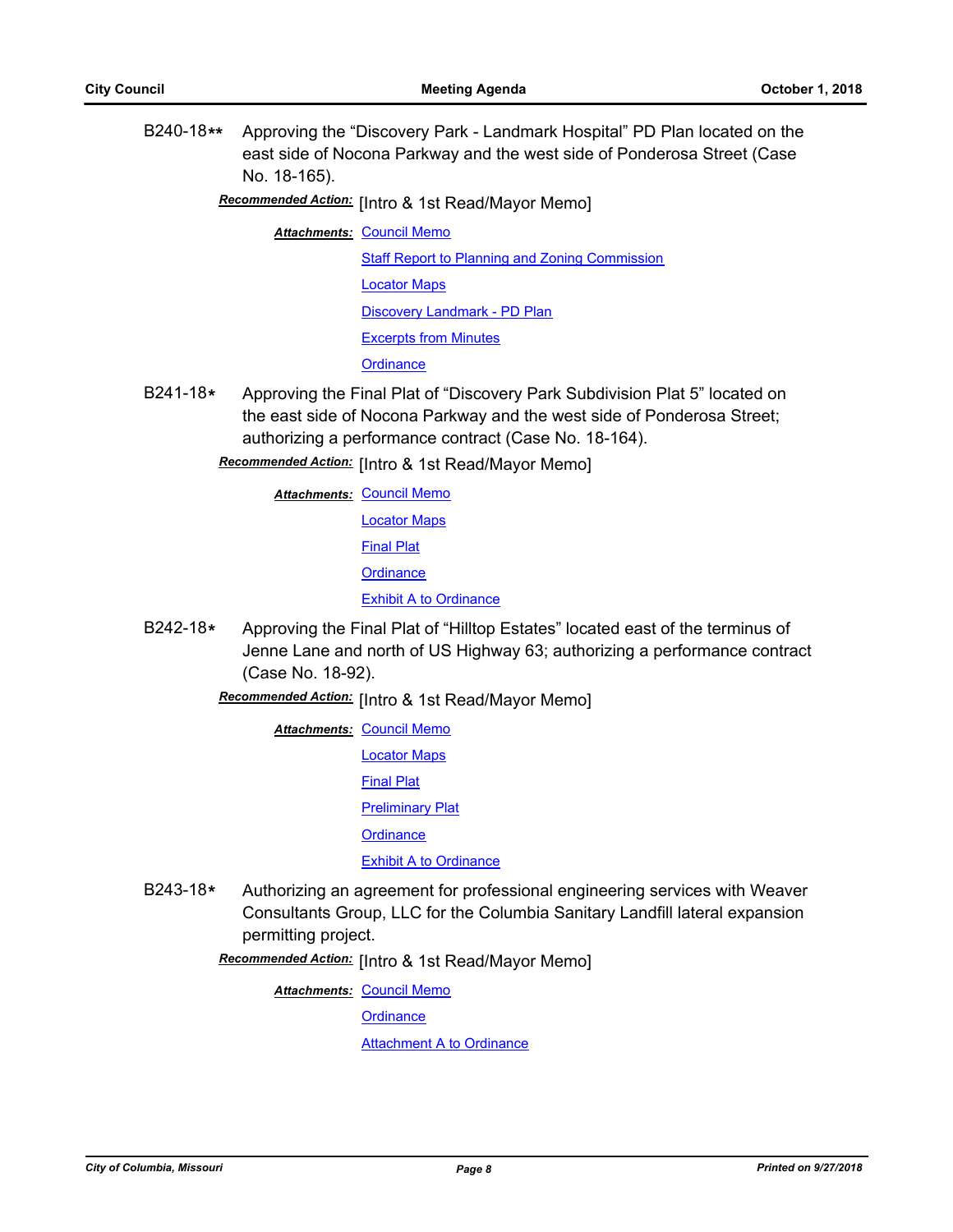B244-18**\*** Amending Chapter 22 of the City Code relating to solid waste rates for construction dumpsters.

# [Intro & 1st Read/Mayor Memo] *Recommended Action:*

**Attachments: [Council Memo](http://gocolumbiamo.legistar.com/gateway.aspx?M=F&ID=f37d7e6c-c890-47d6-8f94-3306a6147366.docx)** 

**[Ordinance](http://gocolumbiamo.legistar.com/gateway.aspx?M=F&ID=9223bee4-1943-4e7f-b71a-b660746e34c1.doc)** 

B245-18**\*** Accepting conveyances for utility purposes.

Recommended Action: [Intro & 1st Read/Mayor Memo]

**Attachments: [Council Memo](http://gocolumbiamo.legistar.com/gateway.aspx?M=F&ID=83db357f-54d1-4751-9e99-f98ed0d5decd.docx)** 

**[Ordinance](http://gocolumbiamo.legistar.com/gateway.aspx?M=F&ID=90a9d291-6bc9-44e4-93eb-15ca291e76de.doc)** 

B246-18**\*** Authorizing an agreement with Boone County, Missouri for the installation of an outdoor warning siren to be located in the southeast corner of Cosmo-Bethel Park.

[Intro & 1st Read/Mayor Memo] *Recommended Action:*

**Attachments: [Council Memo](http://gocolumbiamo.legistar.com/gateway.aspx?M=F&ID=8e333786-86ca-424c-ade3-91d8981c8cd6.docx)** 

[Correspondence-Boone County Office of Emergency Management](http://gocolumbiamo.legistar.com/gateway.aspx?M=F&ID=887babfb-8293-4a5a-a474-03f1962367b3.docx) **[Ordinance](http://gocolumbiamo.legistar.com/gateway.aspx?M=F&ID=90f8410a-f8d8-44c1-9eba-1d5e211b80ab.doc)** 

[Attachment A to Ordinance](http://gocolumbiamo.legistar.com/gateway.aspx?M=F&ID=c8fc429b-eeae-4a88-836c-7bd85dc3bd25.pdf)

B247-18**\*** Amending Chapter 28 of the City Code to repeal Article V. relating to transportation network services.

Recommended Action: [Intro & 1st Read/Mayor Memo]

#### **Attachments: [Council Memo](http://gocolumbiamo.legistar.com/gateway.aspx?M=F&ID=ebb0a6a1-af22-4e23-b72f-4a63ae314e60.docx)**

#### **[Ordinance](http://gocolumbiamo.legistar.com/gateway.aspx?M=F&ID=652c0b4f-7410-4e4a-ae54-485fe5202532.doc)**

B248-18**\*** Authorizing a non-federal preliminary design reimbursable agreement with the Federal Aviation Administration for the relocation of navigational aid equipment at the Columbia Regional Airport; appropriating funds.

Recommended Action: [Intro & 1st Read/Mayor Memo]

**Attachments: [Council Memo](http://gocolumbiamo.legistar.com/gateway.aspx?M=F&ID=303438ba-c0ff-4de6-bb06-8fd306be8b2c.docx)** 

**[Ordinance](http://gocolumbiamo.legistar.com/gateway.aspx?M=F&ID=2fcc116d-cebe-4687-8ea3-b15e7b3f5e88.doc)** 

**[Exhibit A to Ordinance](http://gocolumbiamo.legistar.com/gateway.aspx?M=F&ID=5e10135c-9df3-4a19-90f9-586450540366.pdf)**